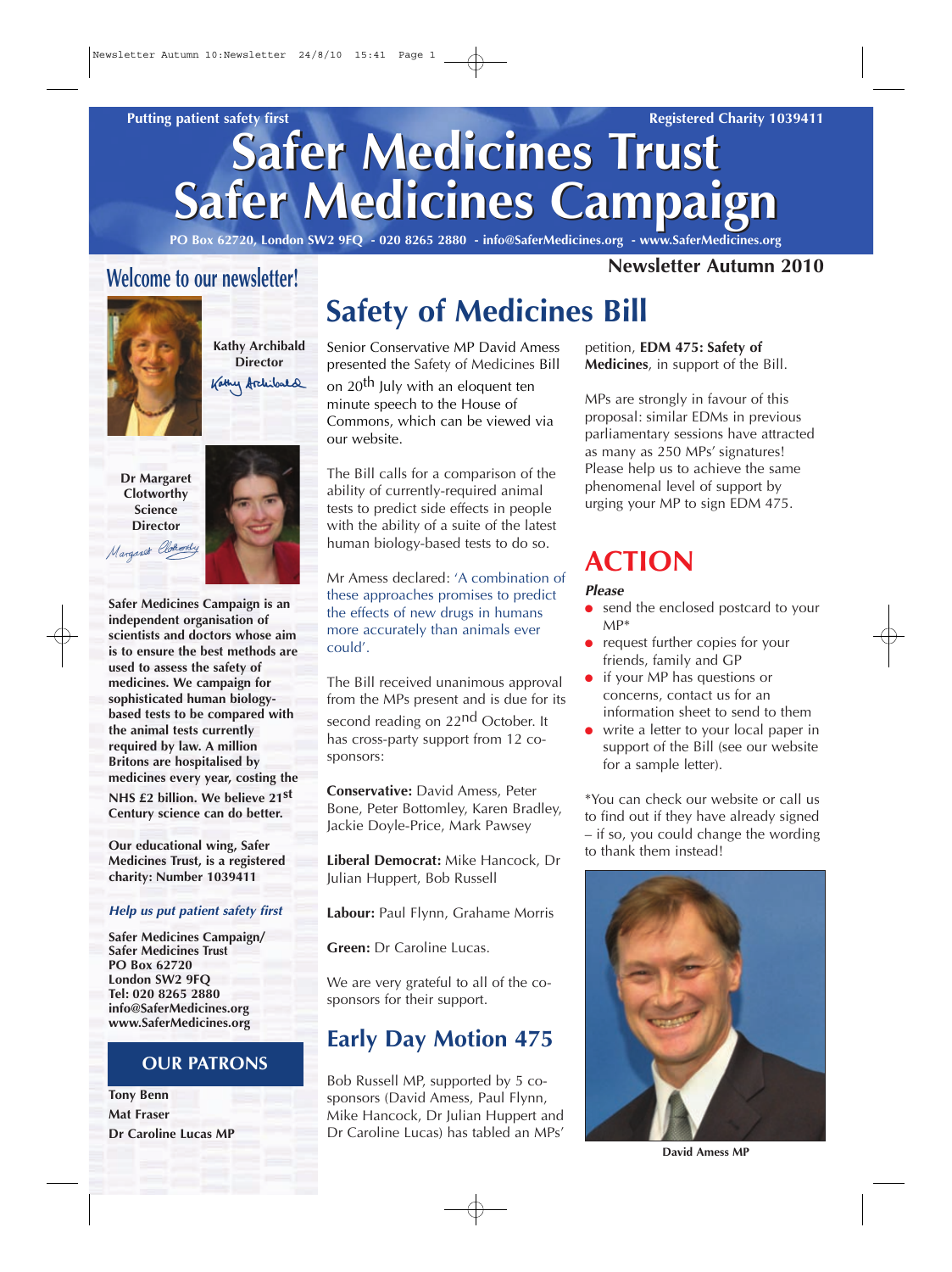### **Human Tissues Working Party**

Following the phenomenally successful Human Tissues conference at the House of Lords last October, we established a Working Party, chaired by our Science Director Dr Margaret Clotworthy. The Working Party members include eminent pathologists, tissue bank staff, academic scientists, researchers from pharma, drug safety test developers and patient representatives.

We are united by a desire to see ethically sourced human tissues take their rightful place at the centre of medical research and drug development and safety testing. Our aim is to find ways of overcoming the hurdles which stand in the way of conducting the kind of ground-breaking research which leads to improved diagnostic tests, a better understanding of humanspecific disease mechanisms and the discovery of new therapies.

We have recently made submissions to two important public consultations: the Academy of Medical Sciences consultation on the Regulation and Governance of Medical Research, and the Nuffield Council on Bioethics consultation on Human Bodies in Medicine and Research. You can read our submissions on our website (www.safermedicines.org/humantissues).

#### **House of Commons debate**

In June Margaret attended a very interesting debate in the House of Commons to discuss access to human tissues for medical research. The debate was hosted by Jo Swinson, Liberal Democrat MP for East Dunbartonshire and Parliamentary Private Secretary to Vince Cable, the Minister for Business, Innovation and Skills. Ms Swinson is very supportive of this issue and opened the debate with a plea for increased use of surplus human tissues in research. Several MPs spoke eloquently about the importance of human tissuebased research for conditions such as Parkinson's disease.

As reported in our Autumn 2008 newsletter, the Parkinson's Disease Society Tissue Bank at Imperial College, London is appealing for more brain donations – particularly from people without neurological disease. Just one donated brain can be used in up to 50 different research studies. For more information on becoming a donor, contact the Tissue Bank: 0207 594 9732, pdbank@imperial.ac.uk or visit www.parkinsons.org.uk.

'Because only humans get Parkinson's, we can't use animals for research' – Dr Kieran Breen, Director of Research and Development, Parkinson's Disease Society.

#### **Early Day Motion 380 to promote human tissue availability**



'Human tissue is vital to the development of safe and effective medicines. Its availability must be improved' – **Dr Julian Huppert MP** 

It was a great pleasure to meet with newly-elected Liberal Democrat MP for Cambridge, scientist Dr Julian Huppert, who agreed to table **EDM 380: Availability of Human Tissues for Medical Research:**

That this House recognises the immense value of human tissue to medical research and the development of safe and effective medicines; regrets that researchers, both academic and commercial, struggle to obtain the tissues they need; and calls on the Government to facilitate the donation, retrieval and supply of this life-saving and life-enhancing resource through a number of measures, including the provision of the necessary infrastructure in hospitals, reducing the level of bureaucracy involved, working to increase awareness amongst the public and the health professions of the overwhelming need for tissues and giving all patients the opportunity to donate for research surplus tissues from surgery, which would otherwise be incinerated, if they wish to do so.

### **How you can help**

If pharmaceutical companies switch to using human tissues in preference to animals and their tissues, as we believe they should, ethically obtained human tissue will need to be made more accessible.

The enclosed postcard requests that MPs sign EDM 380 in addition to supporting EDM 475: Safety of Medicines. Please help us to ensure that researchers can access the tissues they need, by sending the postcard to your MP.

If you have to undergo a surgical procedure, you may wish to consider asking whether your 'waste' tissues will be made available for research. This would help to demonstrate the strength of patients' desire to contribute to medical progress in this way.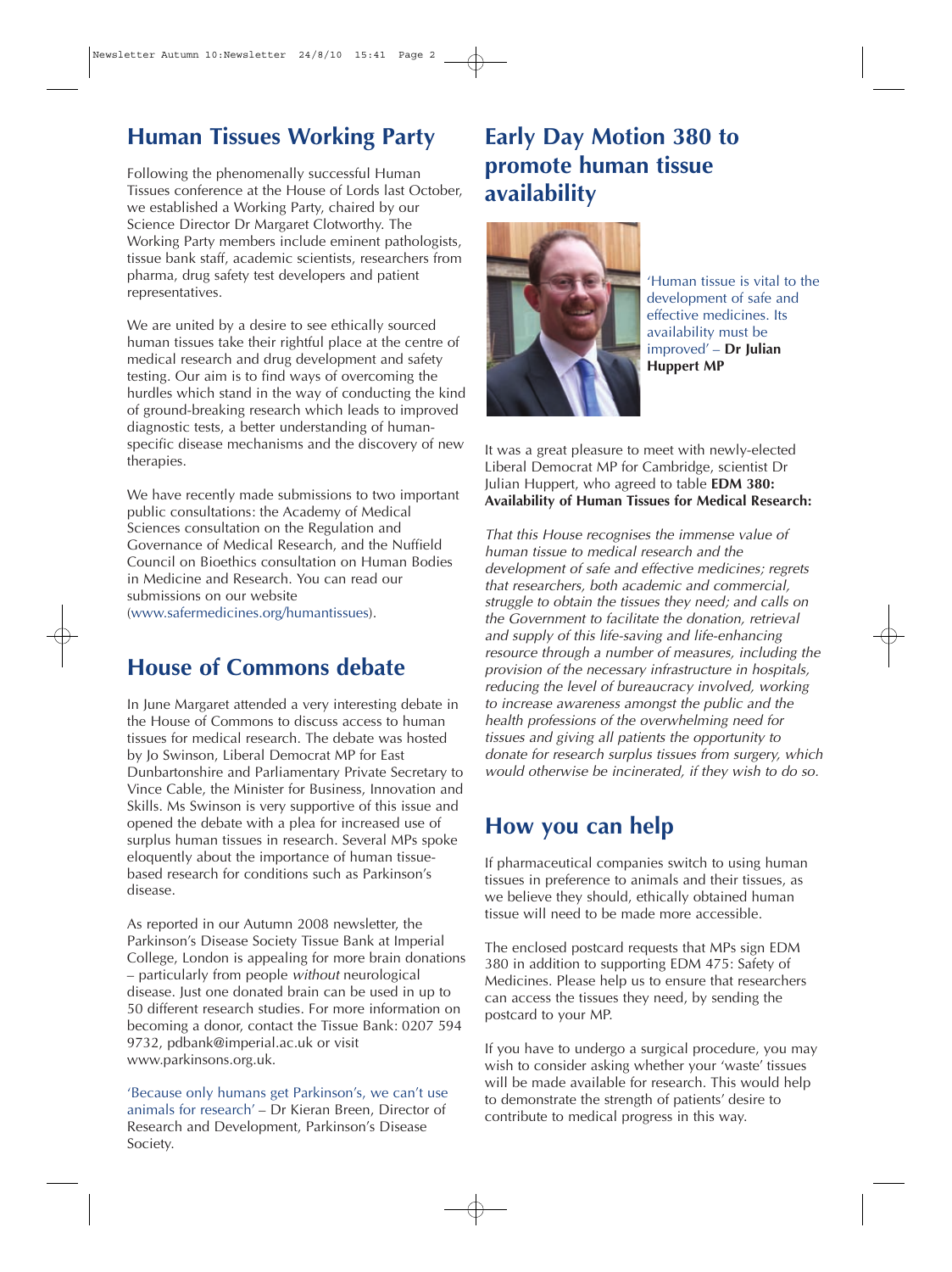









#### **Introducing our new Science Advisors**

We are very proud and delighted to welcome and introduce our new Science Advisors, who bring a wealth of expertise from their vast experience across academia and industry!

#### **Dr Bob Coleman MIBiol PhD DSc**

Bob is a pharmacologist who has long appreciated the value of human tissues in drug discovery and development. After 30 years at the Glaxo group of companies, in 1996 he co-founded Pharmagene, the first drug discovery company to work exclusively on human biology. In 2006, Pharmagene merged with and became Asterand, a leading global supplier of human tissue and associated services to drug discovery scientists. In 2003 Dr Coleman was awarded a DSc for his contribution to the use of donated human tissues in drug research. He is now an independent consultant in drug discovery.

#### **Professor Chris Foster BSc MB BS MRCS PhD DSc MD FRCPath**

Chris is the George Holt Professor of Pathology at the University of Liverpool, where he specialises in cancer and neurological research. He trained in medicine and research in the UK, USA and Germany, and was awarded a DSc for his contribution to understanding how cancers spread. As well as publishing in scientific journals, he has authored several pathology books, and is leading the galvanisation of pathology-based research and careers. Professor Foster is much sought-after as a speaker at international conferences, and is passionate about engaging patient support for the research process.

#### **Professor Gerry Thomas BSc PhD**

Gerry is an energetic proponent of harnessing 'patient power' when it comes to overcoming bureaucratic or political hurdles hindering medical research using human tissues. She was instrumental in the establishment of the Chernobyl Tissue Bank, Wales Cancer Bank and Imperial Tissue Bank and describes herself as a serial biobanker. Professor Thomas is Chair of Molecular Pathology at Imperial College London, where she researches thyroid and breast cancer, and is also actively involved in British and international studies to translate laboratory findings into clinical progress.

#### **Dr Kelly BéruBé BSc PhD**

Kelly is Director of the Lung & Particle Research Group at Cardiff University. She has built an international reputation in the field of air pollution and human health and holds numerous appointments in the USA and UK on funding bodies, advisory councils, professional societies and journal editorial boards that focus on environmental health. Dr BéruBé is a prolific science writer and popular invitedspeaker. Her research, including exciting advances with human 'microlungs', has been recognised with a number of awards and keen interest from pharmaceutical companies.

#### **Dr Katya Tsaioun BSc PhD**

Katya is Chief Scientific Officer of Cyprotex, the world's largest provider of preclinical ADME tox services. Cyprotex's wide range of in vitro technologies provides rapid assessment of medicines' properties, including likely adverse drug reactions, early in drug development. Dr Tsaioun studied at Tufts University and conducted neurochemical research at Harvard's prestigious Medical School. She has co-founded many local and international professional and business societies including WEALTH (Women Executives Advancing Life Sciences, Technology and Health) and Pharma Launcher, a consortium of pharmaceutical Contract Research Organisations.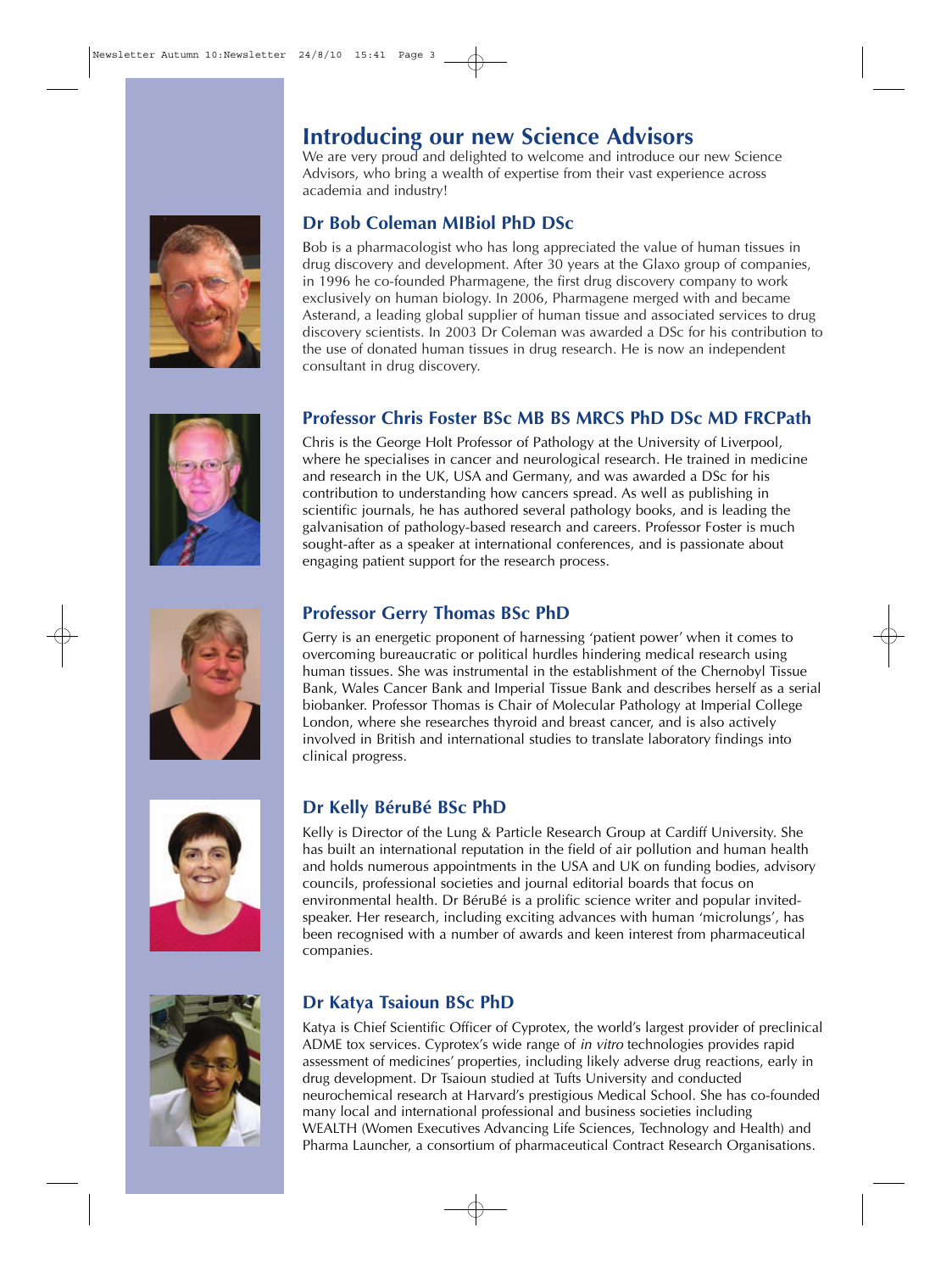### **Assuring Safety without Animal Testing**



It was a great pleasure to meet with Dr Bart Sangster, the founder and Chair of the ASAT

(Assuring Safety without Animal Testing) Foundation.

Dr Sangster's illustrious career has included positions as Vice Chair of the Management Board of the European Food Safety Agency, Senior Vice President of Safety & Environmental Assurance at Unilever, Professor of Clinical Toxicology at the University of Utrecht, Director of Public Health at the National Institute for Public Health & the Environment, Head of Intensive Care at the University Hospital Utrecht and Director General for Health at the Ministry of Health, Welfare and Sports in the Netherlands.

The aim of the ASAT Foundation is to enable safety decisions regarding environmental and consumer products to be based on human health risks. These risks should be determined from an understanding of human biology, rather than from the extrapolation of animal data of unknowable relevance.

We are delighted that Dr Sangster, on behalf of the ASAT Foundation, has endorsed our proposal to compare animal tests with human biology-based methods for predicting the safety of new medicines. Such influential support is a valuable addition to the swelling ranks of politicians and scientists calling for this urgently needed evaluation.

### **A big THANK YOU to all our supporters**

We are deeply grateful to all of our wonderful supporters for helping to spread the word and for your generous donations: we couldn't do what we do without you!

Heartfelt thanks in particular to:

Diana Marshall and Sandy MacGowen, who held two bric-a-brac stalls in Woodbridge and raised £335!

Kaye Wotherspoon, who ran a tombola at her local fayre in Ealing and raised £200!

Katherine Howard, who displayed our literature at an exhibition of her stunning paintings and gave us a percentage of the sales!

Derek Paton, who requested a lump sum in lieu of a gold watch as a long-service award from his company and donated it to us!

If you feel inspired to fundraise for us in any way, we would be extremely grateful, and more than happy to provide collecting tins and literature for the event.

One of the best ways to reach people with our message is through our new leaflet (enclosed). If you can help by distributing leaflets door-to-door, in the street, or at an event, we would be delighted. Just let us know how many you would like.

## **Medical Research in the News**



## **Pharma & EPA unite to move toxicology into the 21st century**

The US Environmental Protection Agency (EPA) has been developing ToxCast, a set of 500 in vitro tests to predict the effects on humans of chemicals that may be released into the environment. Since the programme started in 2008, the results have been compared with existing animal data, which had been viewed as the 'gold standard' in the past.

Now, in a drive to improve the ability to predict toxicity in humans, the EPA has joined forces with several pharmaceutical companies to test over 100 drugs that failed in human clinical trials because they were dangerous, despite passing the standard tests in animals. This will provide a new 'gold standard' on which to build prediction models from ToxCast data.

'There's still a lot of work to do, but I think it has a lot of promise to move toxicology into the  $21^{st}$  century' – Dr George Gray, expert in risk & public health at George Washington University & former science advisor in the EPA's office of research & development

A related initiative is Tox21: a joint programme of the EPA and US National Institutes of Health, which is also focused on improving risk assessments for environmental chemicals. In an exciting development, which mirrors that at ToxCast, the Food and Drug Administration (FDA) has joined the programme to add much-needed human data (on pharmaceuticals) that the other agencies don't possess. This allows researchers to better predict human outcomes.

The collaboration is built around a database that will include 3,000 pharmaceutical and 7,000 environmental chemicals. Testing chemicals using the new system, based on automated high-throughput screening of human cells, takes between one and five days, which contrasts favourably with animal tests lasting a month. Longer-term animal studies, such as those used to assess cancer risk, take two years and use 800 mice and rats. The average cost of a longerterm animal test was \$5.2 million in 2000, according to the Journal of Health Economics.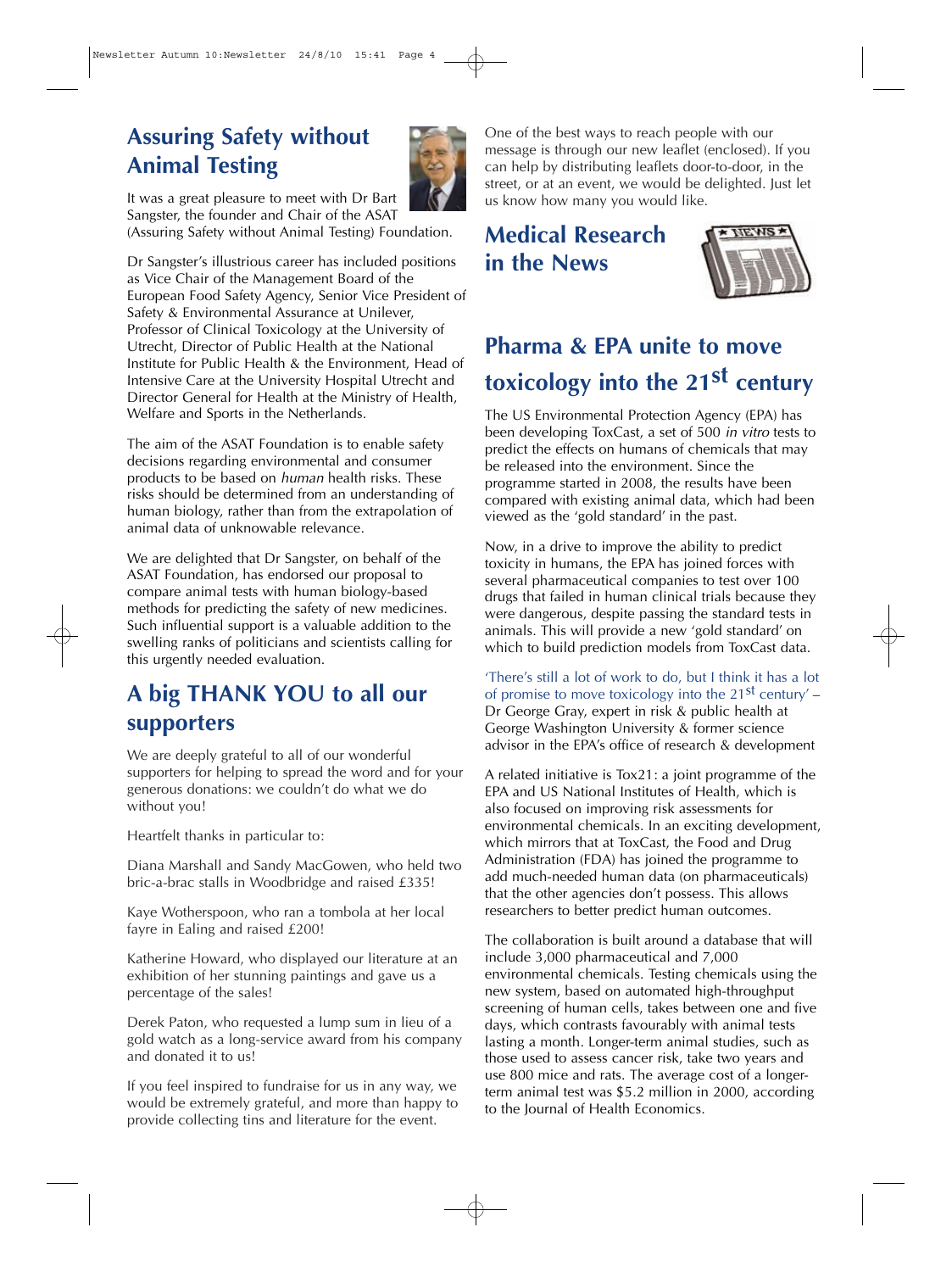'We want to migrate away from animal testing. We also want to see drug development become more efficient so that fewer resources are wasted' – David Jacobson-Kram, executive director for pharmacology and toxicology, FDA

Refs: ChemistryWorld.org, 18 May 2010, Bloomberg News, 5 August 2010

#### **Motor Neurone Disease progress**



**Professor Stephen Hawking** 

MND is a devastating disease, whose most famous sufferer is Cambridge astrophysicist Professor Stephen Hawking. The MND Association is funding an exciting international study involving teams from Edinburgh University, King's College, London and Columbia University in New York, based on human motor neurons created from MND patients' skin cells.

The skin cells are initially 'reprogrammed' to generate induced pluripotent stem cells (iPS cells) which are then induced to turn into the brain cells of interest. The ability to grow and programme human motor neurons in the laboratory has been a holy grail for MND researchers for many years.

'Bringing together the genetic revolution of the last decade with the spectacular progress in stem cell research means we can now model human disease in a dish' – Prof Siddharthan Chandran, principal investigator

Ref: MND Association news release 24 May 2010

#### **AIDS yields secrets to human biology research**



Researchers have discovered a mechanism that helps to explain why some HIV-infected people do not go on to develop AIDS. The discovery was made using a mathematical model, based on human clinical observations, which has provided deep and predictive insights into the behaviour of the human immune system.

'Rarely does one read a paper that stretches the mind so surprisingly far' – Nobel Laureate Professor David Baltimore, Massachusetts Institute of Technology

Ref: TheScientist.com, 5 May 2010

### **Traumatic brain injury insights**

'The failure of [clinical trials] suggests that we are obviously getting something wrong, so it was quite important to make the change' – Dr David Menon, Cambridge University researcher who no longer studies brain injury in lab animals, preferring to use human data

Every year 66,000 people are killed by traumatic brain injury (TBI) in Europe alone. Yet there are still no effective treatments, despite decades of trials based on animal studies.

Researchers studying patients realised that women frequently recover better than men with TBI. This has led to a clinical trial involving administering a female hormone, progesterone, to patients with TBI. Results so far have been encouraging and the outcome of the ongoing trial is eagerly anticipated.

Ref: The Scientist **24 (7):** 37

### **Artery-on-a-chip to study heart disease**

Canadian scientists have developed microfluidics chips to enable fragile blood vessels to be studied easily and cheaply, without the highly skilled handling usually required to conduct such studies. The device will enable thousands of potential new drugs to be routinely screened for their effects on blood vessels, including changes in blood pressure, for example.

Ref: Lab on a Chip 2010, **DOI:** 10.1039/c004675b

### **Human monoclonal antibodies**

Antibodies are one of the fastest-growing drug classes in human healthcare. They are also important in the diagnostics and research markets. AbD Serotec, based in Kidlington, uses in vitro technologies to create fully human antibodies as research tools, diagnostics and therapeutics.

Using the unique HuCAL® (Human Combinatorial Antibody Library), they offer a choice of more than 45 billion antibodies and a success rate of 98%, compared to the average success rate of around 75% for classic animal-based antibody generation methods.

Ref: Drug Discovery & Development, 18 March, 2010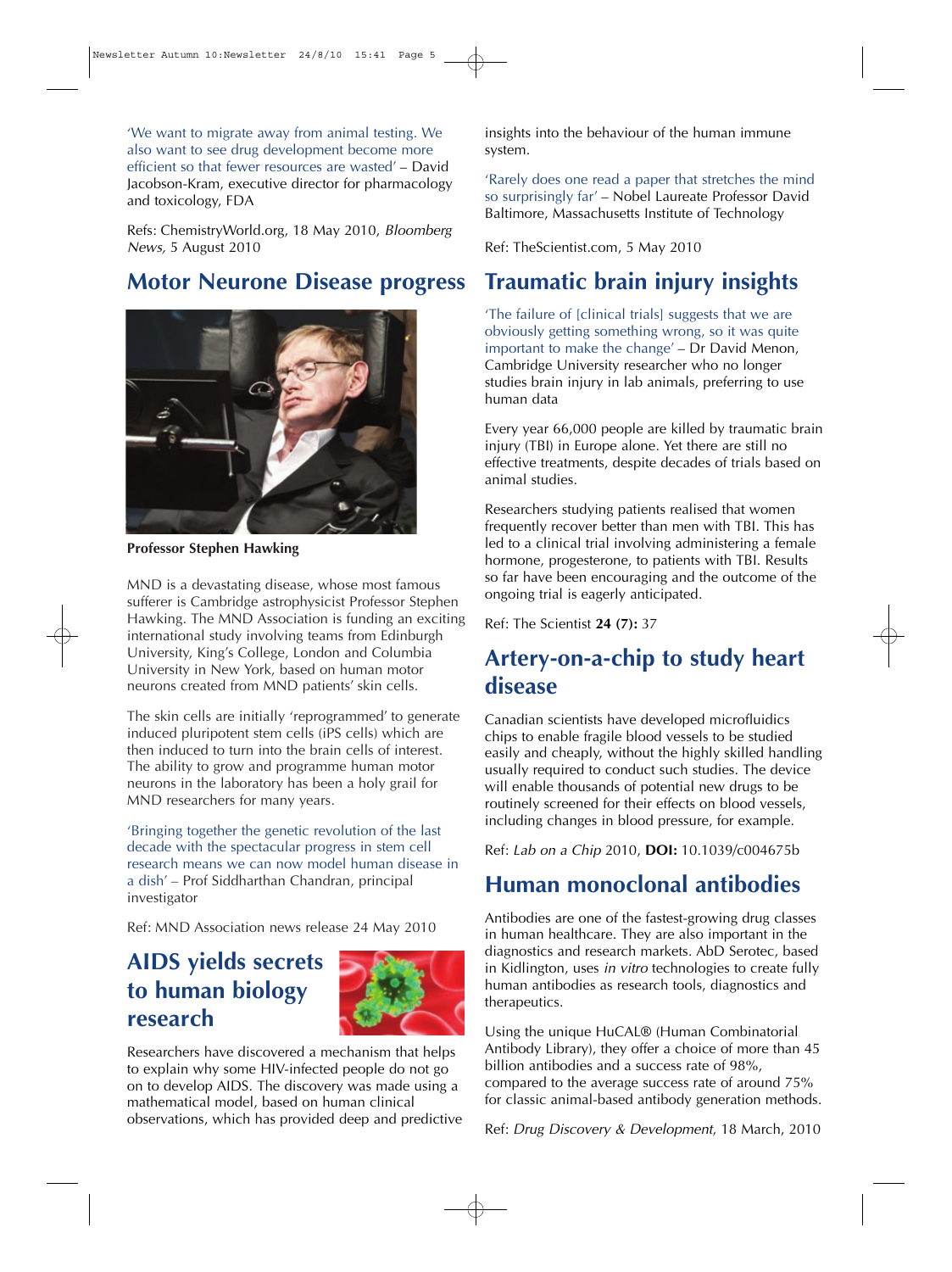## **Human artificial lymph node**

German company ProBioGen has developed a novel technology which can be used to reliably assess human immune reactions to a given substance prior to its use in humans.

'By enabling the assessment of immune reactions in a fully human system… we circumvent the limitations associated with the use of animal models… enabling our customers to run a more efficient drug development process' – Dr Uwe Marx, co-founder of ProBioGen

Viennese company AFFiRiS is using the human artificial lymph node to test their vaccines (designed by the novel *in vitro* technique of molecular mimicry) before they enter into clinical trials.

Ref: ProBioGen news releases 2 June 2010 and 12 December 2007

## **Corneas made from stem cells**



The cornea is the clear covering at the front of the eye. It is crucial to test the cornea for sensitivity to any drugs or chemicals that the eye may be exposed to.

International Stem Cell Corporation in California has succeeded in growing corneas from human 'parthenogenetic' stem cells, using unfertilised eggs, rather than embryos; thus obviating ethical concerns about embryonic stem cells. They have demonstrated that the lab-grown corneal tissue closely mimics the drug absorption and metabolism characteristics found in normal corneal tissue; thus offering a superior means than live animals to test the safety of ophthalmic drugs and consumer products.

Researchers hope that in the future it may also be possible to use the tissue for corneal transplants, an area of acute unmet need, particularly in India and Asia, where millions of people suffer from corneal blindness that now goes untreated.

Ref: www.internationalstemcell.com news release 10 May 2010

## **3D cell cultures reveal how cancer spreads**

Researchers studying cancer cells in 3 dimensional cultures have discovered key differences between cancer cells moving in 3D, as they would in the body, and those moving in 2D, as is most often the case when cells are grown in the lab. They have used their culture systems to investigate key enzymes involved in regulating cell movement. This avenue of research is crucial, since it is metastasis – cancer spreading to other organs – which usually kills patients.

Ref: ScienceDaily.com 22 June 2010

## **3D cultures made easy**

Good news for scientists wishing to conduct more of their research in 3D (see story above): researchers have discovered that by impregnating filter paper sheets with collagen, it is possible to build up a 3D system to support cell growth. Then, when you need to test a sample of your cell culture, you simply peel off a sheet!

Ref: The Scientist **24 (6):** 27

#### **International cancer collaboration**

Organisations in 10 countries have launched a collaboration to decode the genomes from 25,000 samples of cancer cells. The resulting comprehensive catalogues of abnormalities for 50 different types of cancer will pinpoint new cancer genes, which will eventually lead to tailored treatments.

'This project will have a great impact on cancer treatment' – Professor Mike Stratton, leader of the project in the UK

In 2000 Professor Stratton and colleagues discovered the BRAF gene mutation often found in malignant melanomas. Now, phase 3 clinical trials are under way on a treatment, the outcomes of which, he says, are looking positive.

Professor Stratton said, '70% of patients with malignant melanoma who have this mutation respond to this new inhibitor. We're full of optimism about it. It took 10 years from us finding the gene to getting to a phase 3 clinical trial. That sort of story will be replicated multiple times.'

Ref: British Medical Journal 2010; **340:** c2149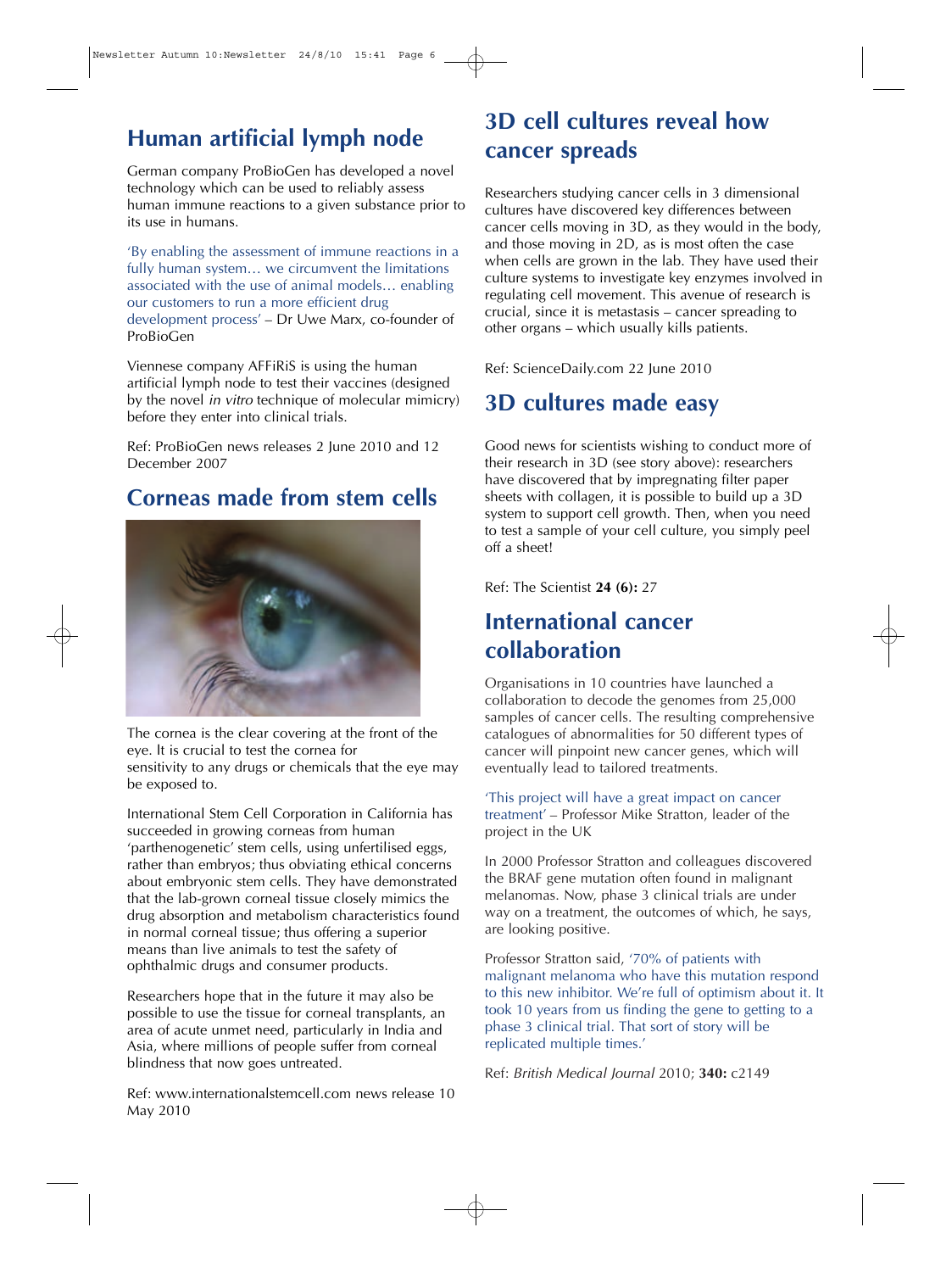## **Cancer in mice depends on laboratory caging**

Neuroscientists at The Ohio State University College of Medicine conducted a 5 year study of 1,500 mice to compare the growth of induced tumours in mice living in enriched environments versus those in normal barren cages.

The results were dramatic: tumours of mice living in enriched environments before inoculation with cancer cells were 77% smaller than those in control mice, or even absent altogether.

The researchers, of course, believe their findings will have implications for cancer prevention and treatment in humans. Another obvious implication is that drugs being tested in mice will show entirely different effects, depending on the housing conditions. One company or lab may conclude that a new drug prevents or treats cancer, while another may conclude that the same drug causes cancer.

Ref: L Cao et al, Cell **142:** 52, 2010.

### **Fat rats skew results**



In a similar vein, a group at the US National Institute on Aging in Maryland discovered that many rats and mice used in experiments are so overweight that they are glucose intolerant and heading for an early death. As a result, data from the animals — about, for example, the effects of an anti-cancer drug — may not apply to normal-weight animals – and, of course, still less to humans.

'Failure to recognize that many standard control rats and mice used in biomedical research are sedentary, obese, glucose intolerant, and on a trajectory to premature death may confound data interpretation and outcomes of human studies' – Bronwen Martin and colleagues, National Institute on Aging, Maryland

Ref: PNAS 2010 **107(14):** 6127

#### **Animal studies mislead by omission**

Published animal trials overestimate by about 30% the likelihood that a treatment works because negative results often go unpublished, a study suggests.

The team, led by Professor Malcolm Macleod, studied a stroke database called the Collaborative Approach to Meta Analysis and Review of Animal Data from Experimental Stroke (CAMARADES), established in response to poor translation of animal findings to clinical trials. They found that as many as 1 in 6 experiments remain unpublished.

Professor Macleod asserts that not reporting the negative results of animal trials is unethical, because it squanders animals and leads to premature human trials.

'Participants in clinical trials may be put at unnecessary risk if efficacy in animals has been overstated' – Professor Malcolm Macleod and colleagues, Centre for Clinical Brain Sciences, University of Edinburgh

Of course, this biased reporting should be addressed. There should be a registration system for animal studies, as there is for human studies. But publication bias cannot explain why more than 150 stroke treatments successful in animals have failed in humans! Clearly there is a more fundamental problem; namely that animals simply do not predict human responses.

'The repeated failures of laboratory proven stroke therapies in humans can be due only to the inapplicability of animal models to human cerebral vascular disease' – neurosurgeon Dr Samuel Neff, New England Medical Centre, Stroke, **20:** 699 (1989)

Ref: PLoS Biol **8(3):** e1000344

#### **Five out of six new drugs don't work**

'Drugs get approved without anyone being able to know how effective they really are or how much serious harm they will cause' – Donald Light, Professor of comparative health policy, University of Medicine & Dentistry, New Jersey

Prof Light's study includes data from independent reviewers suggesting that 85% of new drugs provide few, if any, new benefits. Yet they consume four-fifths of all drug costs!

He calls for basic improvements in the way drugs are tested and approved in order to address the 'risk proliferation syndrome' and increase the percentage of new drugs that are actually better for patients. His new book, The Risk of Prescription Drugs, is due to be published this autumn by Columbia University Press.

We agree that Professor Light's proposed reforms are necessary to save lives. Moreover, we believe that a shift of focus from animal studies towards human biology would make a major contribution to that end.

Ref: Daily Telegraph 17 August 2010